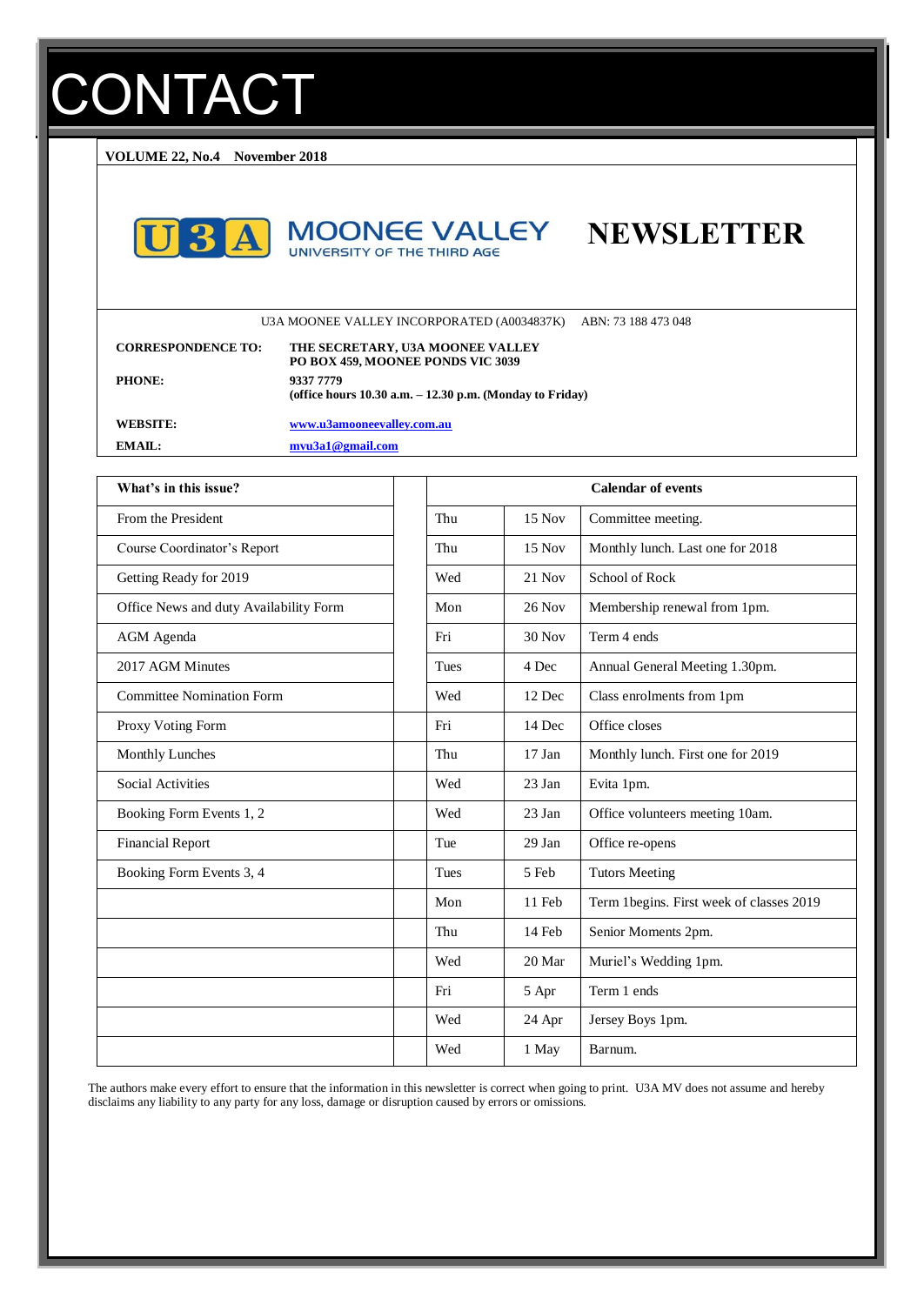# **FROM THE PRESIDENT**

# **September Forum.**

Wills and Powers of Attorney sounds a dry topic but not in the hands of Jeanette Eid. Her thoughtprovoking talk was amply illustrated with many scenarios. In her experience modern family and business arrangements get very complex.

Add to this a challenge to a will from an unintended beneficiary and there is a recipe for upset. She has helped clients to set up protective testamentary trusts. I also came away with a new awareness of the importance of understanding & defining the powers of attorney that I want in place as I get older. Many thanks to Nola Spicer for recommending and introducing Jeanette and to Geoff for organising the forum.

## **October Seniors Festival.**

Our U3A participated in Moonee Valley Council's Senior's Month festivities with a Show-Day at the Niddrie Hub. Grateful thanks to our Line dancers, Singers for Fun, Scrabble, Mahjong and Bridge players for demonstrating their skills. Special thanks to our Tai Chi group for displaying their calming and tranquil movements later in the afternoon. Works by our patchwork, painting and sketching groups graced the walls. A thoroughly enjoyable time was had by all participants. However, it was disappointing that the Council's advertising of the event stated that bookings were required when they were not! I'm sure we'll be invited to participate again next year and this hiccup can be overcome. Thanks Edith for organising us.

# **2018 AGM**

On behalf of the 2018 Committee of Management I extend an invitation to all members of U3A Moonee Valley to join us at Ascot Vale Neighbourhood Centre (AVNC) for the **Annual General Meeting.** 

The A.G.M will be held on **Tuesday4th December** commencing at **1.30 p.m.** The formal Notice of the 2018 AGM plus 2017 AGM Minutes are published in this edition.

*Ascot Vale Neighbourhood Centre is located on the corner of Union Road and Munro Street, Ascot Vale. The 57 Tram stops just outside AVNC on Union Road at stop 35. Parking in the immediate vicinity is limited to '1 hour' or 'permit parking' only. The AGM is expected to take just under 2 hours. Please observe the parking signs as council inspectors are always thorough*.

A major task of the AGM is to fill positions on the Committee of Management due for election. The Committee meets monthly (except Jan, July and December) and consists of four Officers – President, Vice President, Treasurer and Secretary and up to eight Ordinary Members. These members undertake various roles such as Office Manager, Course Coordinator and Membership/Database Manager. This year the committee has also been supported by co-opted members.

There are six positions due for election at the 2018 AGM, each for a two-year term: Vice President, Treasurer and four Ordinary Member positions. Please consider contributing to the management of our organisation by nominating for the committee.

The NOMINATION FORM for ELECTION OF 2018 COMMITTEE OF MANAGEMENT can be found on page p.11

The Rules of Association allow for proxy voting if you are unable to attend the AGM. You may appoint a proxy to vote on your behalf on any matters. The APPOINTMENT OF PROXY FORM is on p.12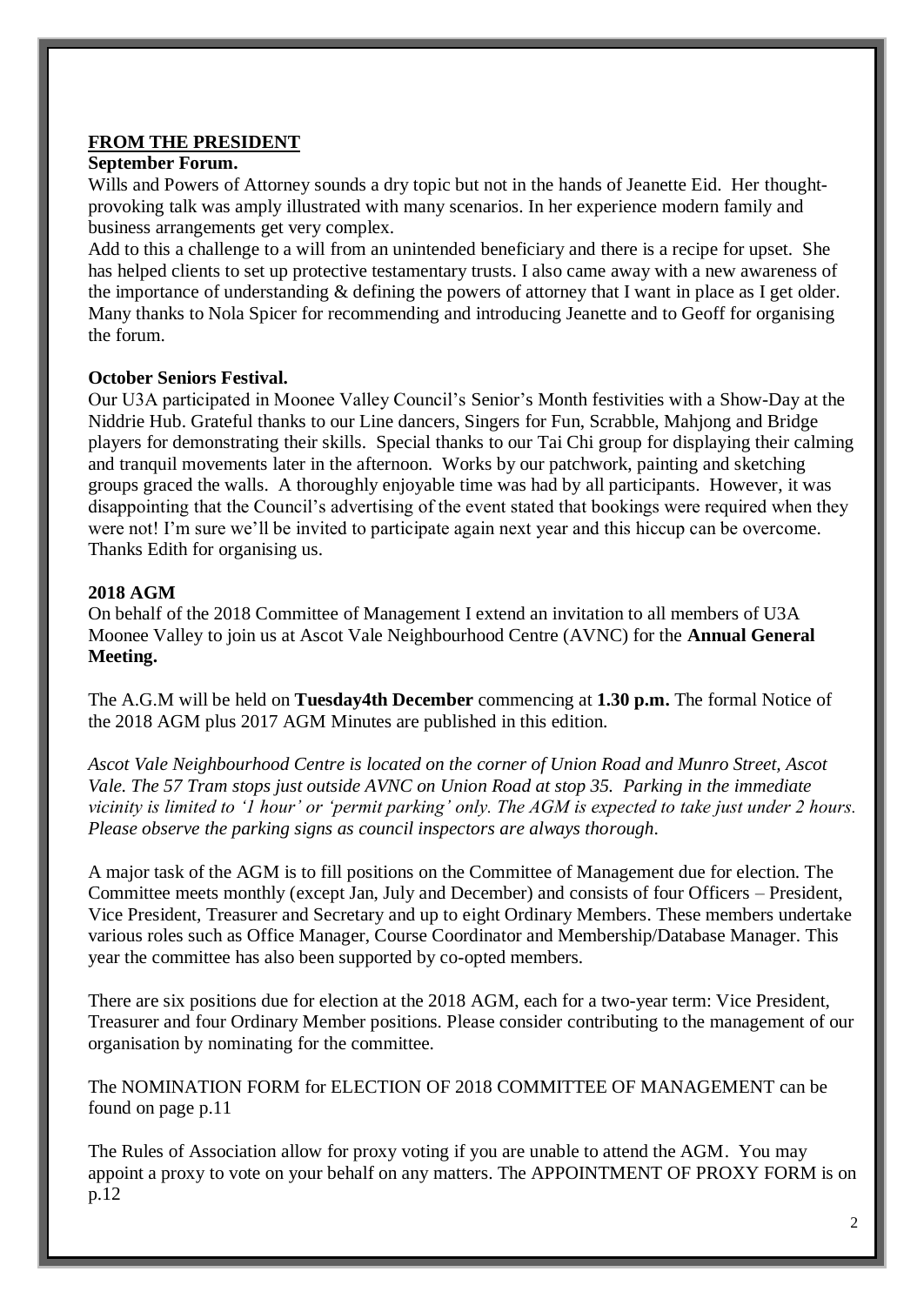If you are appointing a voting proxy, and/or nominating a candidate for election to the 2019 Committee please refer to pages 11 and 12 for details about how to send the completed form/s which are to be received by **Tuesday 25th November 2018.** 

The Rules of Association (Constitution) and U3A Moonee Valley Code of Conduct can be accessed on the home page of the U3A Moonee Valley website: www.u3amoonneevalley.com.au

At the AGM, we will acknowledge our members who generously give their time as Tutors, Assistant Tutors, Office Volunteers, Events Volunteers, Readers at Debney Meadows Primary School and on Committee. We will also thank those volunteers who are retiring.

# **Hope to see you at the AGM.**

Happy festive season everyone.

# **Brian Smith.**

president@u3amooneevalley.com.au

# **COURSE COORDINATOR'S REPORT**

The List of Courses and Timetable for Semester One in 2019 is attached to this newsletter. You will find detailed instructions to help you enrol for 2019 in the Membership Manager's report and the attachment.

It is very important that you read this information before attempting to enrol.

Remember that all class lists and waiting lists are cleared at the end of the year. In order to continue in a course/group you enjoy, you must re-apply. Be sure to keep your badge as these are not re-issued when your membership is renewed.

It is once again very pleasing that thanks to our dedicated team of tutors, most of our current courses will be continuing in 2019. There are, however, a few changes.

We are pleased to be able to include a new course category namely, "Science/Social science." Offered for the first time in this category are "Natural Philosophy-the Sciences "and "Why You Are Who You Are"

# **The following new courses and activities will be offered in 2019:**

- *Current Affairs* (Tuesday mornings) A popular category led by Michelle Cairns.
- *Fingerpicking Guitar* (Tuesday mornings during Semester 1) Featuring our versatile president, Brian Smith.
- *German for Travellers* (Tuesday afternoons in Semester 1) Pauline Rogan will tutor this 6 week course.
- *German 1* (Monday mornings) John McMahon will be the tutor for this full-year course.
- *Natural Philosophy - the Sciences* (Monday mornings during Semester 1) tutored by David Kershaw.
- *The Artist's Way* (Friday morning) This course will be presented by Nina Mazurek. (It replaces *Creative Expression and Wellbeing)*
- *Why You Are Who You Are* (Wednesday mornings during Semester 1) This course will use a DVD from "*The Great Courses"* series and the tutor will be Dr. Bruce Findlay.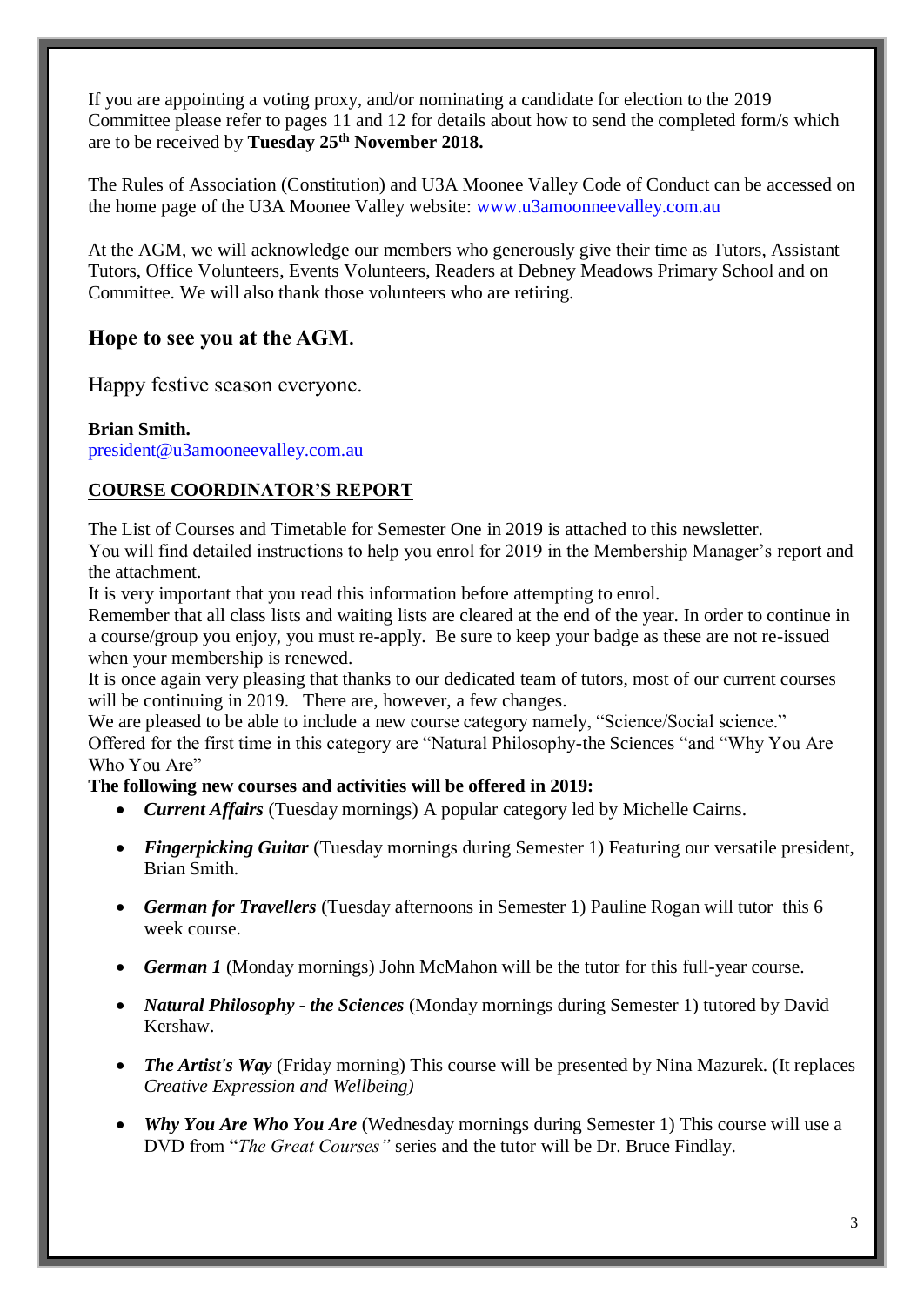• *Woodwork Projects for individual and Community Use* (Wednesday mornings during Semester 1) This program, for men and women, will be based at the Aberfeldie Men's Shed and will be led by Harry Dobson and Robert D'Silva.

# **Further changes for 2019 include:**

- Liz Lynch will offer *The People's Century Part 2* in Semester 1 to follow Part 1this year.
- Alan Lewis has revamped *Italian - An Introduction.* It will now be called *Italian - Giro d'Italia.*
- John Vardis plans to run two sessions for *Qigong and Tai Chi for Health* on Thursday afternoons.

The first session will be for beginners with the second session being for the more experienced*.*  However, all those interested should initially enrol in the one course.

• The following year 2018 courses will not be offered in 2019: *Computer/iPad Refresher Course, Meditation, Armchair Travel, Flicks in the Afternoon, The British Industrial Revolution* an*d Modern Ethics.*

The tutors who are retiring this year are Maurice and Margaret Majurey and Anne Thannhauser. Maurice and Margaret have been tutoring in a range of classes since 2004, most recently in *Armchair Travel* and *Flicks in the Afternoon.* Unfortunately, Anne was forced to give up her popular *Meditation* class this year due to ill-health.

We look forward to formally acknowledging the most valuable contributions of Maurice, Margaret and Anne at the Annual General Meeting.

Would tutors please note that the first tutors meeting for 2019 will be on the morning of Tuesday 5<sup>th</sup> February at Ascot Vale Neighbourhood Centre.

# **Geoff Miller**

# **Getting Ready for 2019. From Barrie Fenby (Membership Manager.)**

# **LIST OF ALL 2019 COURSES**

To view details of all courses for 2019 please go to the COURSES option on our website [\(https://u3amooneevalley.com.au/\)](https://u3amooneevalley.com.au/). You can choose to list them all (All days) or by Day, or by Category.

# **THERE ARE THREE METHODS OF JOINING AND ENROLLING FOR 2019**

# **METHOD 1 – ONLINE**

You can re-join (or join) U3A Moonee Valley from **26 November 2018** and enrol in classes from **1.00 pm on Wednesday 12 December**.

When you enrol online you will know immediately whether you have been accepted into a course or are on a waiting list, and can print off your confirmation of enrolment record. Payment of fees is by credit card via PayPal (you do not need a PayPal account). Fees are \$45 for existing members, \$55 for new members and \$35 for Associates.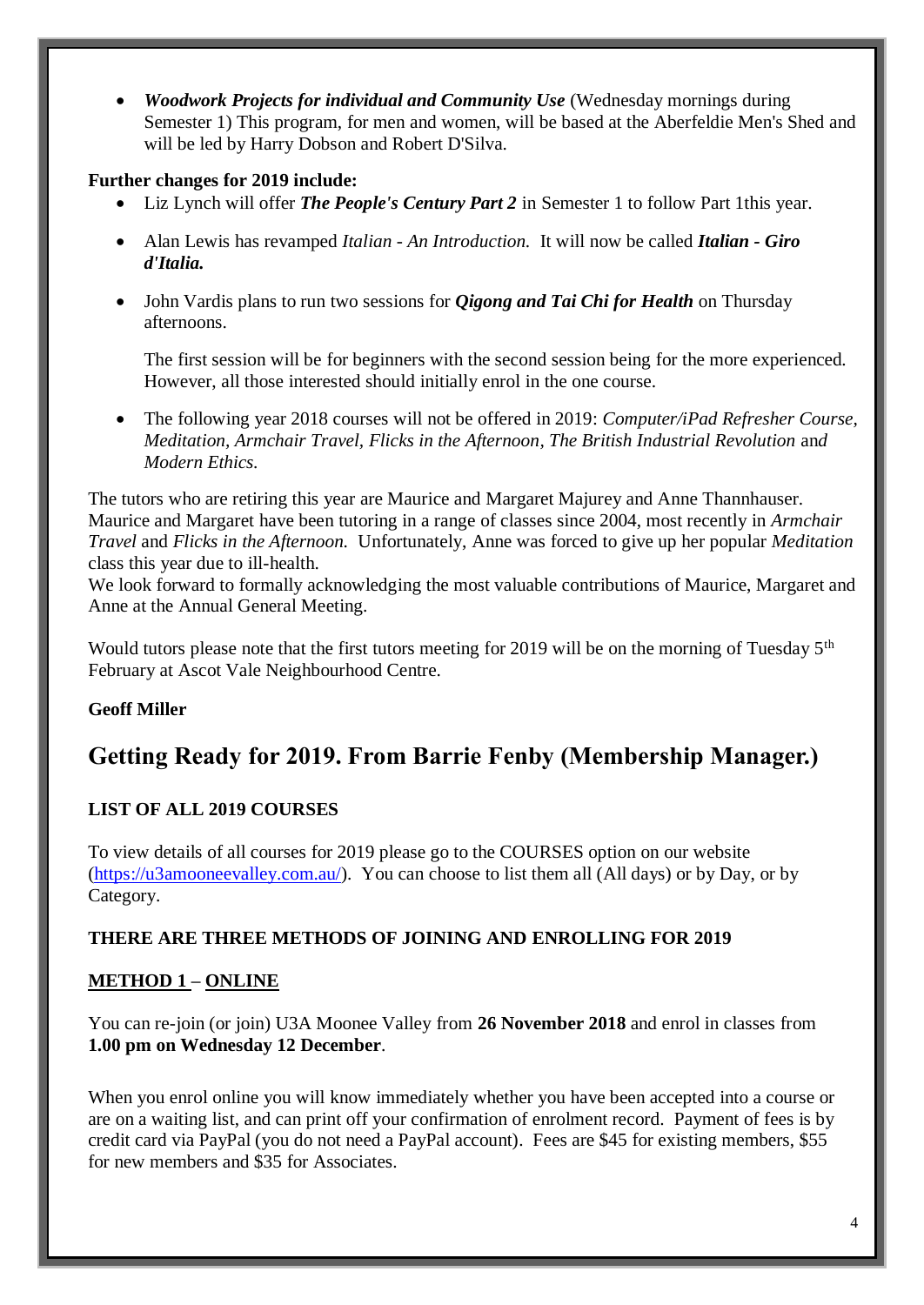We will email you detailed steps for enrolling and for paying by PAYPAL. *Please follow the steps set out in the paying by PAYPAL information* as many members were not credited on our system as paying in 2017. It is important that you Return to Seller before logging off.

#### **To Re-join**

Please go to [https://u3amooneevalley.com.au](https://u3amooneevalley.com.au/) ,and select Member Login (Member Login is available on the home page and on the Courses and Join pages). You will be asked for your ID and password. Follow the prompts.

If you have lost your password or ID, you can enter the one you remember and select *Forgotten Password/id*. You will need to enter your email address when requested and then select *Send Password*. Your ID and password will be sent to the email address you enter. If you've have forgotten both your password and ID, contact the office on 9337 7779 and we will get back to you with a password.

#### **To Join**

New members please go to [https://u3amooneevalley.com.au](https://u3amooneevalley.com.au/) , and select Join Us on the **COURSES** page *or* If You Would Like to Join Click Here on the **JOIN** page.

**We will email you a quick guide of steps for joining and enrolling closer to each date. This will include phone numbers of people willing to assist you.**

#### **METHOD 2 – AT THE ENROLMENT CENTRE**

This year we will hold the enrolment centre at **Sam Merrifield Library, Mt Alexander Road, Moonee Ponds** at **1.00 pm** on the afternoon of **Wednesday 12 December**

Please ring the office on 9337 7779 by Monday 10 December and ask to be put on the list of those who intend to enrol at the enrolment centre.

At the centre volunteers will assist you to renew your membership (or join) and enrol online. Payment of fees is by cheque on the spot or pre-arranged bank transfer, evidence of which you **must**  bring with you, as you cannot enrol in a course until payment has been made. This means if paying by bank transfer, you must do so **in advance of visiting the centre.** 

Annual membership is \$45 for ongoing members, \$55 for new members and \$35 for associates. Payments may be made electronically or by visiting any branch of Bendigo Bank.

Our account name is: U3A Moonee Valley Inc

Our BSB number is: 633-000

Our account number is: 154051213

Please include your full name on the transfer as the reference number.

# **METHOD 3 – ENROLMENT BY MAIL**

You may enrol by completing and posting the *Membership Renewal* and the *Enrolment* form included with the posted issue of *Contact*. **Please make sure you fill in all fields marked with an \*** as these are required. If a field is missed (or is illegible) your application will be put aside until a volunteer can ring you to clarify the information. This may take some time.

Please note that applications by post take up a good deal of volunteer time and may not be processed until February. You are not advised to use this method if you are applying for courses that tend to be oversubscribed as you will be disadvantaged compared with members who enrol online.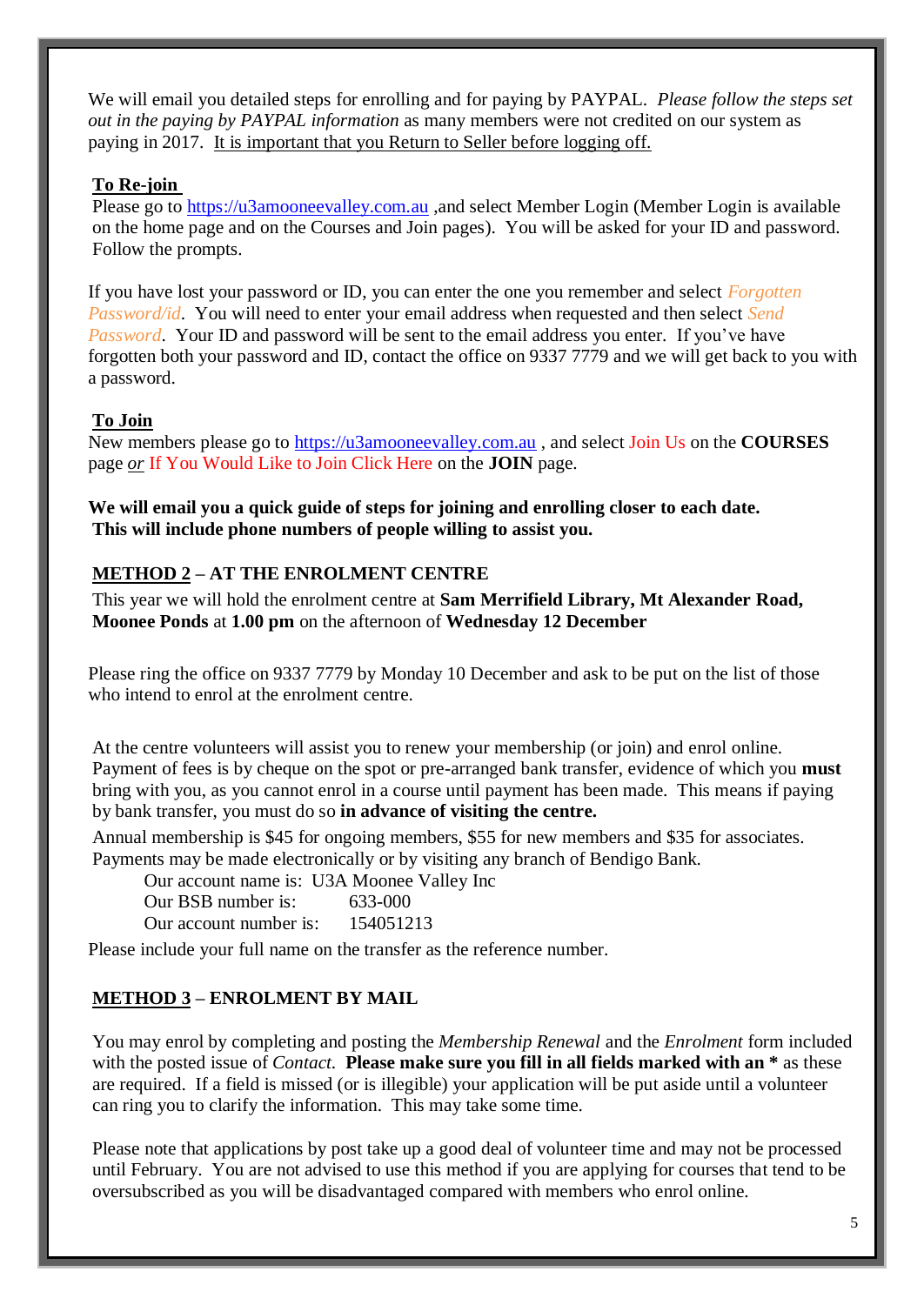Applications should include a cheque or copy of electronic transfer as proof of payment. Annual membership is \$45 for ongoing members and \$55 for new members. Details for making electronic payment are given in enrolment Method 2.

Our address is PO Box 459, Moonee Ponds, Vic 3039.

To be included in the first data entry, forms must be received by **Friday 14 December.** Late applications will be accepted, but may not be processed until mid-February.

# **TERM DATES, 2019**

Term1: 11 February – 5 April

Term 2:  $23$  April – 21 June

Term 3: 22 July – 20 September

Term 4: 7 October – 29 November

## **THE TIMETABLE**

• All courses are offered in good faith at the time of publication. If a tutor or a venue becomes unavailable due to unforeseen circumstances, it may be necessary to cancel the course. Courses may also be cancelled if there are insufficient enrolments to constitute a viable group.

#### **Barrie Fenby**

## **OFFICE NEWS. From Marjorie. November 2018**

The Committee of Management and I would like the thank all of the Office Volunteers for their contribution this year. Without you, there would be no public face or voice to our organization. The Office will close on Friday the 14th December and reopens on the Tuesday 29th January 2019.

#### **Volunteers are needed for 2019.**

Staffing of the Office is an essential service that our members and prospective members both expect and appreciate. This does not happen without the willingness of members to take on this task. Training is provided and the time put in by Office Volunteers keeps the organization functioning.

Please consider a couple of hours every so often to keep this service alive for our members.

The "Availability for U3A Office Duty" form can be found on the Home Page of our website and is also attached to this edition of "Contact."

Rosters will be emailed/mailed by the 15th January. This will be prior to the Office Volunteers Meeting on Wednesday the 23rd January at Emerald Street, West Essendon at 10am.

Please forward completed form by the 8th January to [officecomv@gmail.com](mailto:officecomv@gmail.com) or by post to : Office Coordinator, Moonee Valley U3A, PO Box 459. Moonee Ponds. Vic, 3039.

Marjorie Ridley, Office Coordinator. **0410 435 929**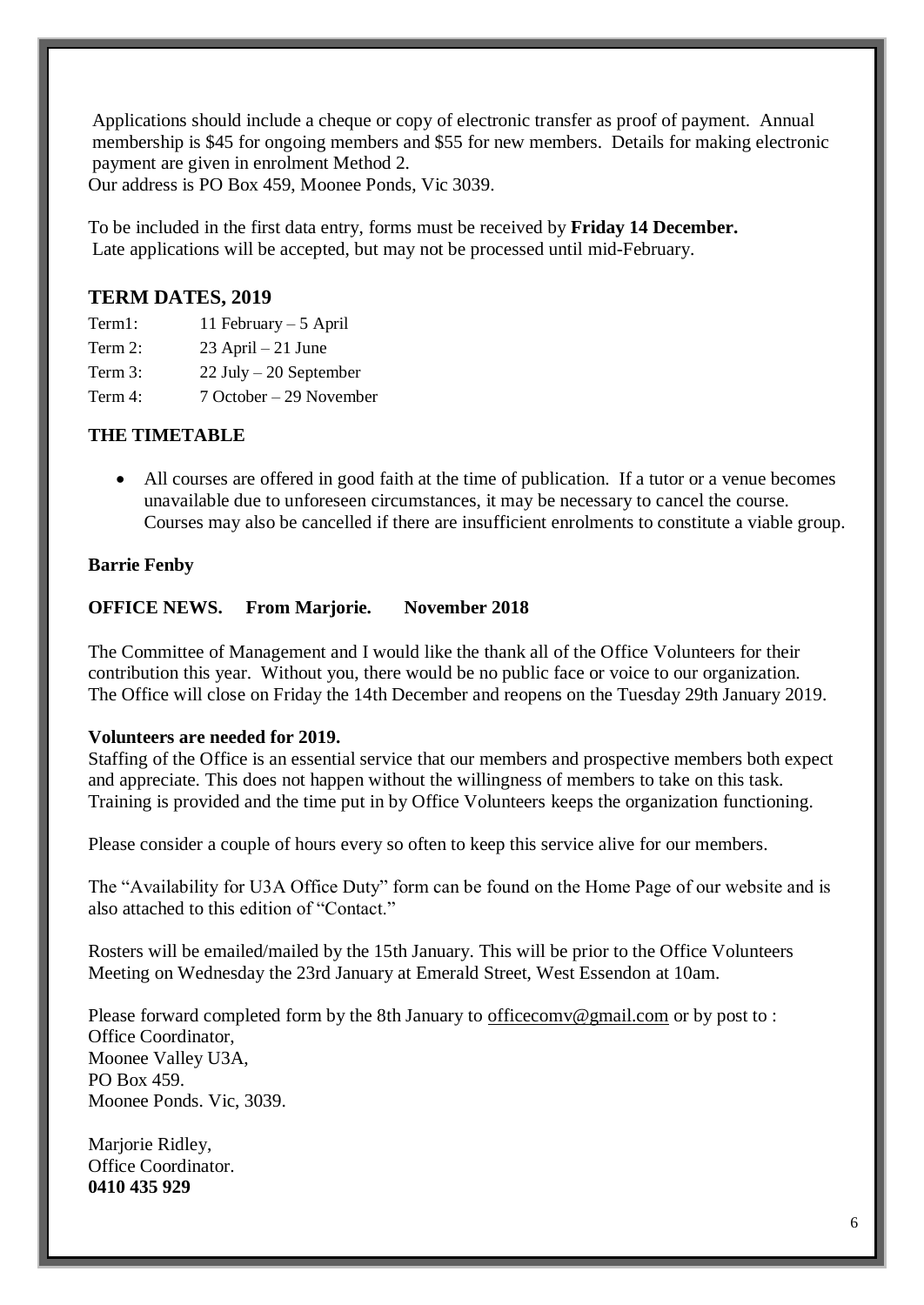# **AVAILABILITY FOR U3A OFFICE DUTY IN 2019**

| U3A Moonee Valley Office will operate at Emerald Street Community Centre in 2019 from 10.30am to<br>12.30pm, Monday to Friday each week from 29 <sup>th</sup> January.                                                                                                                       |
|----------------------------------------------------------------------------------------------------------------------------------------------------------------------------------------------------------------------------------------------------------------------------------------------|
| (excluding School and Public holidays                                                                                                                                                                                                                                                        |
| not apply)                                                                                                                                                                                                                                                                                   |
| If available for office duty in 2019 please complete the following:                                                                                                                                                                                                                          |
|                                                                                                                                                                                                                                                                                              |
|                                                                                                                                                                                                                                                                                              |
|                                                                                                                                                                                                                                                                                              |
|                                                                                                                                                                                                                                                                                              |
|                                                                                                                                                                                                                                                                                              |
| <b>Availability</b> (please tick the box after the appropriate choice)                                                                                                                                                                                                                       |
| Day/s of the week:-<br>$\bullet$                                                                                                                                                                                                                                                             |
| Tuesday $\Box$ Wednesday $\Box$<br>Monday $\Box$                                                                                                                                                                                                                                             |
| Thursday $\Box$ Friday                                                                                                                                                                                                                                                                       |
| Frequency: Weekly□ Fortnightly □ Monthly□<br>$\bullet$                                                                                                                                                                                                                                       |
| For emergency purposes or to enable OVs to find a replacement if they are unable to attend on their<br>assigned day, we need to place your name and phone number on file in the Office Manual and distribute it<br>to other OVs. Please complete the following section if you agree to this: |
| number to be distributed to other Office Volunteers as part of the Office Volunteers Roster for 2019.                                                                                                                                                                                        |
|                                                                                                                                                                                                                                                                                              |
| <b>Please return this form</b>                                                                                                                                                                                                                                                               |
| Email to officecomv@gmail.com                                                                                                                                                                                                                                                                |
| Or by mail to Office Co-Ordinator,<br>U3A Moonee Valley P O Box 459, Moonee Ponds, Victoria 3039                                                                                                                                                                                             |
| Thank you.                                                                                                                                                                                                                                                                                   |
|                                                                                                                                                                                                                                                                                              |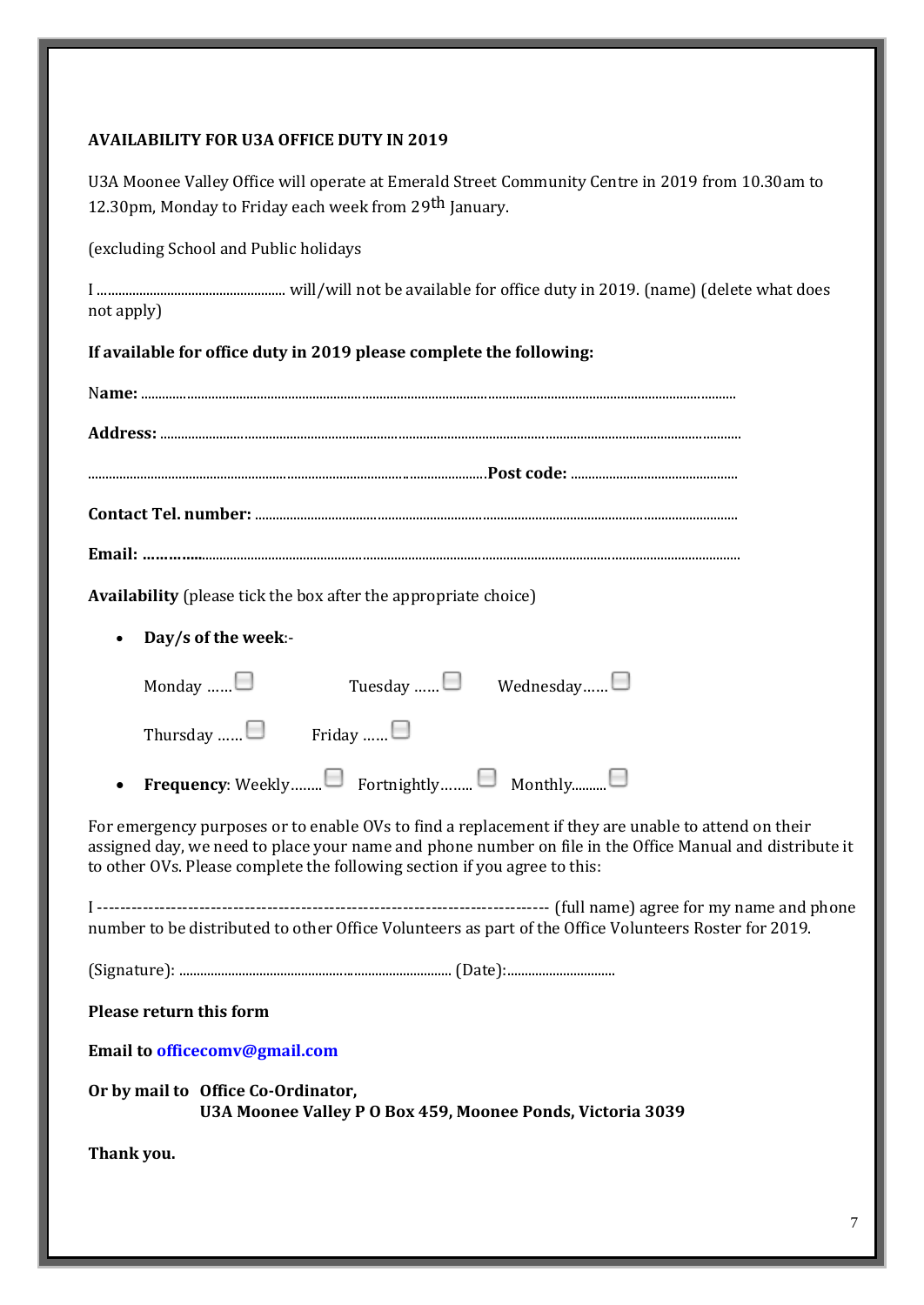

U3A MOONEE VALLEY INC Registered Number: A0034837K ABN: 73 188 473 048 PO Box 459 MOONEE PONDS VIC 3039 Ph 9337 777[9 www.u3amooneevalley.com.au](http://www.u3amooneevalley.com.au/) 

# 2018 ANNUAL GENERAL MEETING AGENDA

# **Tuesday 4th December from 1.30pm at Ascot Vale Neighbourhood Centre, corner of Union Rd and Munro St, Ascot Vale 3032 (Melway 28 G10) Registration from 12.45 pm**

## **Music by our Recorder group from 1 to 1.30pm**.

The business of the Annual General Meeting will be to:

- 1. Confirm the Minutes of the last Annual General Meeting held on Wednesday 6th December 2017.
- 2. Consider the President's Annual Report and the Treasurer's Report for the preceding financial year 1 December 2017 to 30 November 2018.
- 3. Elect Officers and Members to the 2018 Committee of Management:
	- a. Vice President
	- b. Treasurer
	- c. 4 x Committee members
- 4. Acknowledge and thank the Tutors, Office and Event volunteers, Debney Meadows PS Readers as well as those Tutors and Committee members who are retiring.
- 5. Draw the Lucky Door Prize.

# **Light refreshments will be served at the end of the meeting**.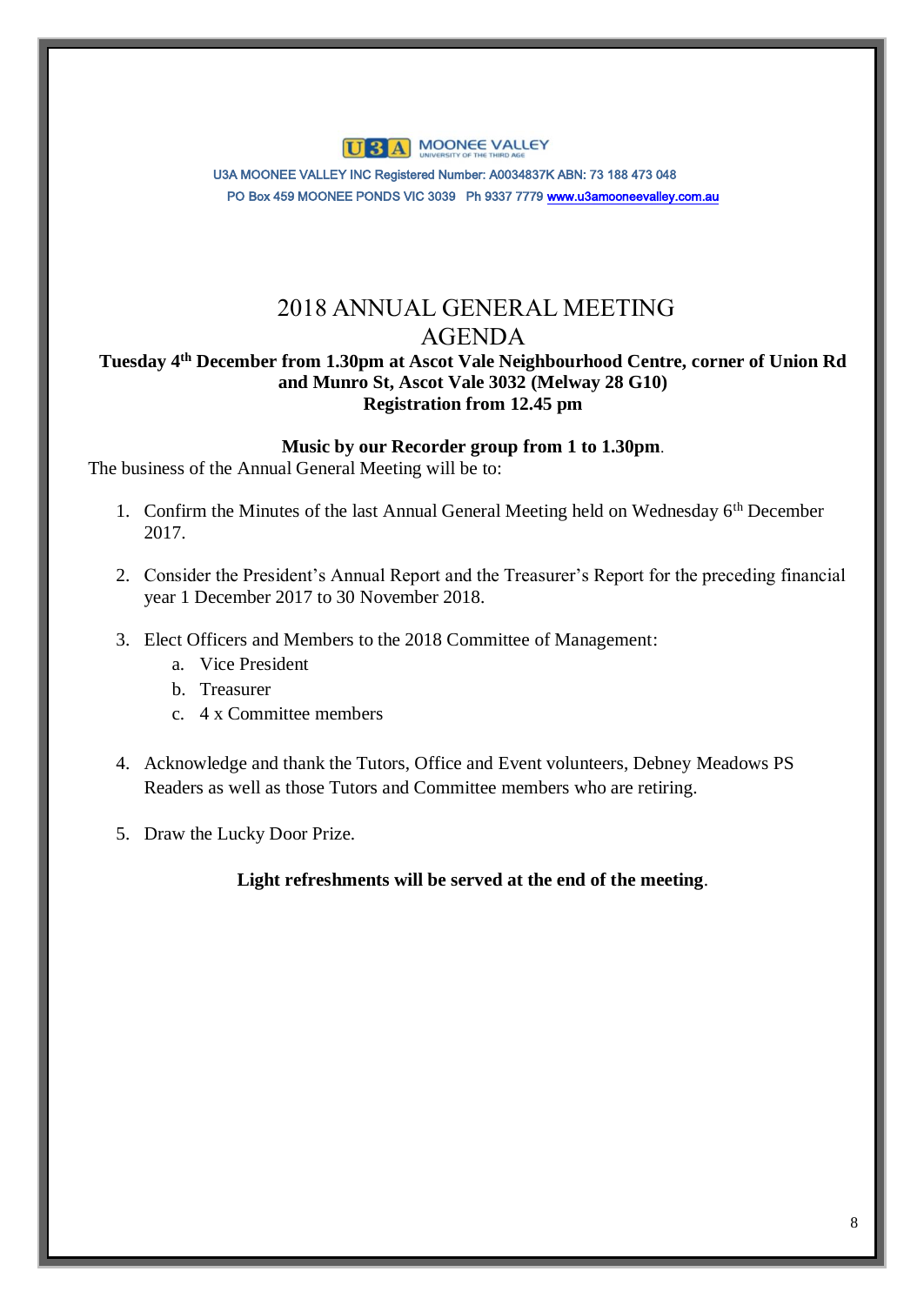#### **U3A MOONEE VALLEY INC. A0034837K MINUTES OF THE ANNUAL GENERAL MEETING WEDNESDAY 6 DECEMBER2017 ASCOT VALE NEIGHBOURHOOD CENTRE**

President and Chairperson, Robyn Temby introduced herself at 1.40 and asked for a round of applause for Merryl Carey and the recorder group. Robyn then acknowledged invited guests and introduced members of the committee. **PRESENT:** Robyn Temby, Mandy Heane, Maurice Corkill**,** Geoff Miller, Edith James, Marjorie Ridley and Lorraine Rodger, Robert D'Silva, committee members: Jo Bradshaw, Marie Daffey, Jenny Dwyer and Helen Mather, co-opted committee members and 65 financial members.

**APOLOGIES:** Fran Horton, Joan Adams, Barrie Fenby and Heather Feldman, committee members: Julie Kenessey, coopted committee member: John Sipek, Mayor: Jim Cusack, Richard Lawrence, Rebecca Gauci Maurici, councillors: Ben Carroll, State Member for Niddrie and others as per membership list.

**GUESTS:** Danny Pearson, State Member for Essendon, Judy Maddigan.

#### **MINUTES OF 2016 ANNUAL GENERAL MEETING:**

 A motion to accept these minutes was moved by Liz Lynch and seconded by Mary Jinkins. Carried. No business arising.

#### **ANNNUAL REPORTS:**

 **President:** Robyn Temby announced that our membership in November was 547. Robyn thanked the tutors who are at the heart of the organisation. She also thanked the Roarers, the small group responsible for organising our wonderful 20<sup>th</sup> Anniversary Celebrations.

The anniversary celebrations were the main feature of 2017. Five successful events were held during the year.

- 1. Visual Pot Pourri 12 April. Thanks to Maurice and Marjorie Majurey for collating this interesting assortment of unusual stories and facts.
- 2. Anniversary Lunch 20 June. The lunch was dedicated to our tutors, and was the largest gathering MVU3A has held, with 217 members attending.
- 3. Anniversary Super Quiz 6 July. Thanks to Liz Lynch, Maurice and Marjorie Majurey for organising this entertaining and challenging event.
- 4. Show Day 4 October. This was an opportunity for groups to show off their skills. We also raised money as a tribute to Dot Dickson for the Florey Institute Motor Neurone Disease Fund.
- 5. Volunteers' Lunch 5 October. Thanks to Geoff Miller for organising this enjoyable outing.

Thanks to all who contributed to our year of celebration.

Robyn also thanked the Moonee Valley Council for their ongoing support. Most of our venues are provided by Council at low cost and include support services We also receive support from the Department of Community Strengthening, especially from Marijke Fotia, our main contact at Council.

As retiring President, Robyn thanked all committee members and co-opted members for their great enthusiasm and dedication.

**Venue Coordinator:** Edith James spoke briefly about our arrangements with Council for booking venues. Council has a new booking system, and a new licence agreement for U3A is currently being formulated. As a significant community group our fees will be subsidised. The cost per annum is expected to be about \$5000.

**Treasurer:** Maurice Corkill delivered a Power-Point breakdown of our financial status and spoke to the Profit and Loss Statement and Balance Sheet, indicating major outlays and income stream which comes from fees and grants via U3A Network and State Government sources. Although our financial position is sound, the committee has proposed that, due to increased expenditure, there should be a small increase in annual fees, starting in 2019.

Maurice also thanked our auditor, John Gregory, who is retiring from this position. We are yet to appoint a new auditor.

A motion to accept the President's and Treasurer's reports was moved by Judy Jessop and seconded by Jo Bradshaw. Carried.

Maurice moved the motion that the Moonee Valley U3A Committee of Management be authorised to increase membership fees by \$5 per annum for the year ending November 2019as follows

New Membership Fee, \$55 pa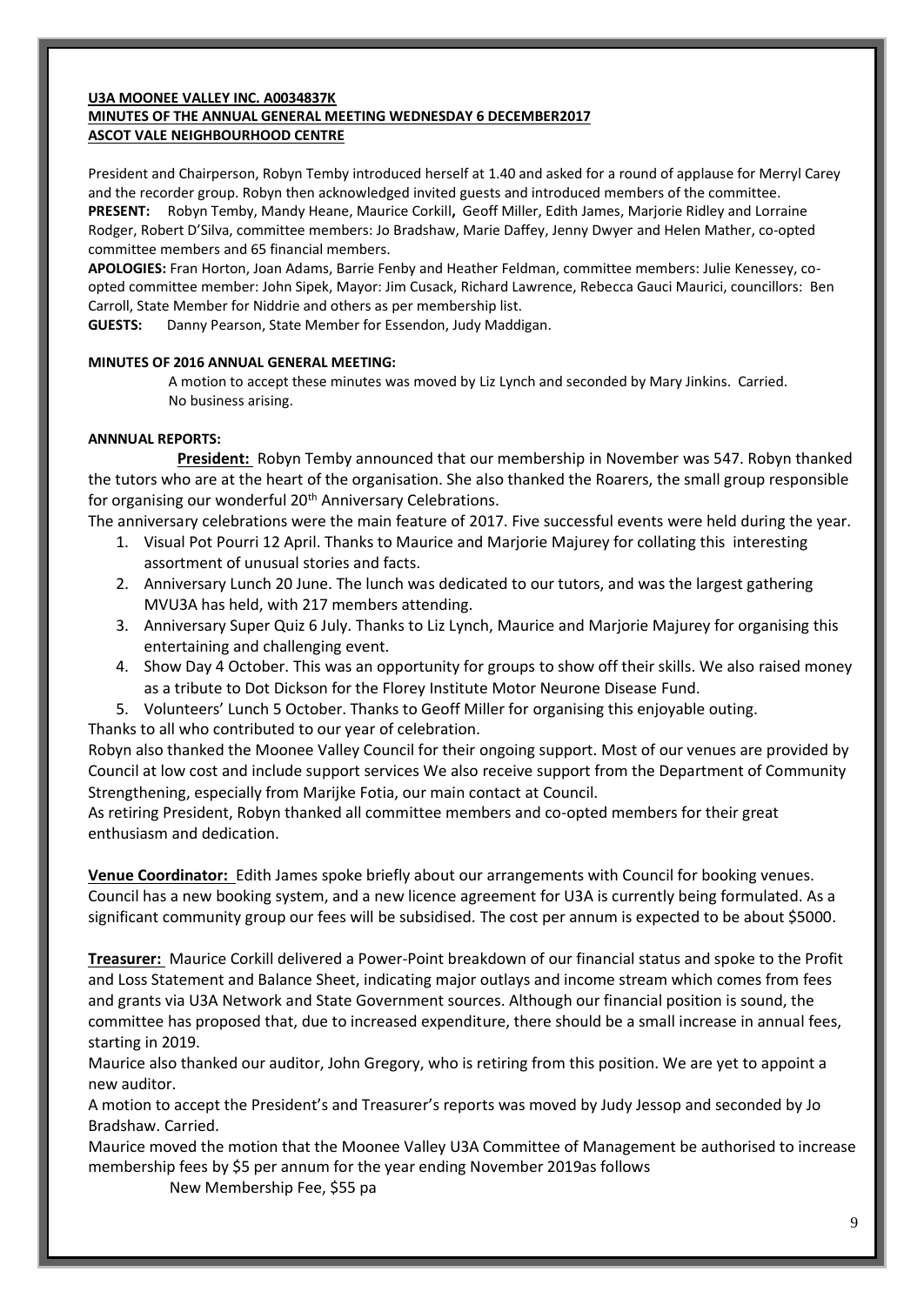Renewal of Membership Fee, \$45 pa New membership after 30 June, \$35 pa Associate member fee, \$35 pa. The motion was seconded by Deirdre Lampard. Carried.

#### **2018 COMMITTEE MEMBERS:**

The following members (in bold type) were elected to the 2018 Committee of Management; **Brian Smith** –President, Mandy Heane-Vice President, **Jenny Dwyer**-Secretary, Maurice Corkill- Treasurer, Geoff Miller-Course/Tutor Co-ordinator, Barrie Fenby-Data Base Co-ordinator, **Edith James**-Venue Coordinator, Heather Feldman-Social Activities Co-ordinator, **Marjorie Ridley**-Office Manager, Robert D'Silva-Events Co-ordinator, **Lorraine Rodger**. The position of Editor remains vacant.

#### **ACKNOWLEDGEMENT OF OFFICE VOLUNTEERS AND DEBNEY PARK READERS:**

Marjory Ridley, Office Manager, thanked all for their hard work and patience during a difficult year. She also thanked Mandy Heane for changing the messages on the office phone.

#### **ACKNOWLEDGEMENT OF TUTORS:**

Geoff Miller, Course/Tutor Co-ordinator thanked the tutors who provide a huge range of activities, and he acknowledged members who take over classes when tutors are unavailable (e.g Peter and Lois Lepp). He also thanked Terry Rickard, who is retiring as Property Officer, a position he has held for 6 years.

#### **RETIRING TUTORS:**

Incoming President, Brian Smith invited 4 members to speak about retiring tutor.

- 1. Margaret Dowsett gave heartfelt thanks to Dot Dickson, croquet tutor, for her patience and sense of humour, and wished her well.
- 2. Peter Lepp spoke about Lou Armarego, art tutor an excellent tutor and friend to all.
- 3. Val Wignall was delighted to speak about Anne Strong, Singing for Fun leader, who has been a marvellous resource for the group.
- 4. Peter Price and Alfred Mansour were absent, but Alfred's efforts in computer and photography classes are much appreciated.

#### **RETIRING COMMITTEE MEMBERS**:

Past-President Robyn Temby paid tribute to retiring committee members, Fran Horton and Joan Adams. She spoke of Fran's passion for U3A, saying she has been a tutor, committee member, President and a member of Network. She was always welcoming, enthusiastic and practical.

Joan has been an excellent and hard-working editor of Contact, and also always a supportive committee member. Both will be sadly missed.

Judy Maddigan moved a motion from the floor of thanks to Fran.

#### **THANKS TO ROBYN TEMBY:**

Mandy Heane thanked Robyn for leading MVU3A through many changes including reforming the Constitution and introducing the online enrolment system, in a calm and steady manner.

#### **THANKS TO THE EVENTS TEAM:**

Mandy thanked Robert, Anne and the Events Team for beautifully presenting economical and tasty food throughout the year.

#### **GENERAL BUSINESS: NIL**

The door prize was donated and drawn by Judy Maddigan, and won by Judy Jessop. Brian thanked all who helped with today's arrangements. The meeting closed at 3 pm and everyone invited to enjoy afternoon tea.

**U3A MOONEE VALLEY INC AGM TUESDAY 4TH DECEMBER 2018**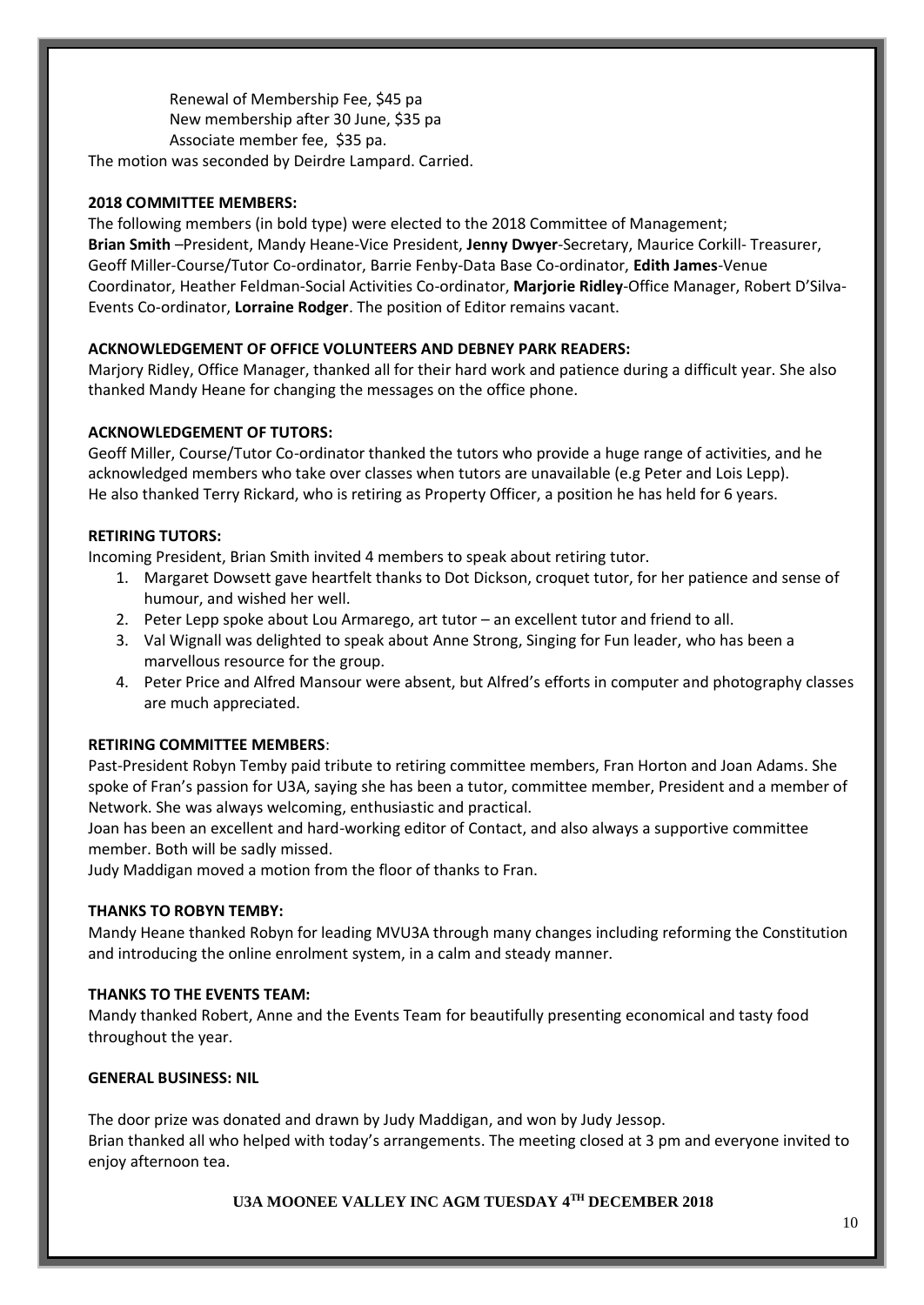#### **NOMINATION OF CANDIDATES TO STAND FOR ELECTION TO THE 2019 COMMITTEE OF MANAGEMENT**

#### **How to nominate yourself for election to the Committee of Management**

- 1. Complete and sign the nomination form below.
- 2. Have it signed by a member who agrees to nominate you.
- 3. Have it signed by a member who seconds the nomination.

#### **How to nominate another member for election to the Committee of Management**

1. Complete and sign the nomination form below.

- 2. Have it signed also by a member who seconds the nomination.
- 3. Have it signed by the person you are nominating.

**Please return the Nomination Form to be received by Tuesday 27th November 2018 via:**

**EMAIL: [mvu3a1@gmail.com](mailto:mvu3a1@gmail.com) Print the form/s, fill in, scan or take a photo and send, OR MAIL: print/cut out the form/s, fill in and post to: The Secretary, U3A Moonee Valley Inc, PO Box 459, Moonee Ponds Vic 3039**

 $-1.1$ 

| <b>OFFICE</b> |
|---------------|
| Date Received |

# U 3 A MOONEE VALLEY

U3A MOONEE VALLEY INC Registered Number: A0034837K ABN: 73 188 473 048 PO Box 459 MOONEE PONDS VIC 3039 Ph 9337 7779 [www.u3amooneevalley.com.au](http://www.u3amooneevalley.com.au/)

l,

#### **NOMINATION FORM for ELECTION OF 2019 COMMITTEE OF MANAGEMENT**

**I**, (*Name*) …………………………………………………............... a full member of U3A Moonee Valley Inc

**nominate** (*Name*) ………………………………………….......... **for the position of** (*Please circle ONE of the following\*)*

#### **PRESIDENT VICE PRESIDENT SECRETARY TREASURER MEMBER**

.................................................................................................(*Signature of PROPOSER and date*)

**I**, (*Name*)........................................................................................... a full member of U3A Moonee Valley Inc,

**second the nomination**

.................................................................................................(*Signature of SECONDER and date)*

**I**, (*Name*)............................................................................................ a full member of U3A Moonee Valley Inc, **accept the nomination**

................................................................................................(*Signature of MEMBER NOMINATED and date*)

\* *A member may be nominated for only one position. A separate form is required for each nominee. Photocopied or identically worded handwritten/typed copies are also accepted.*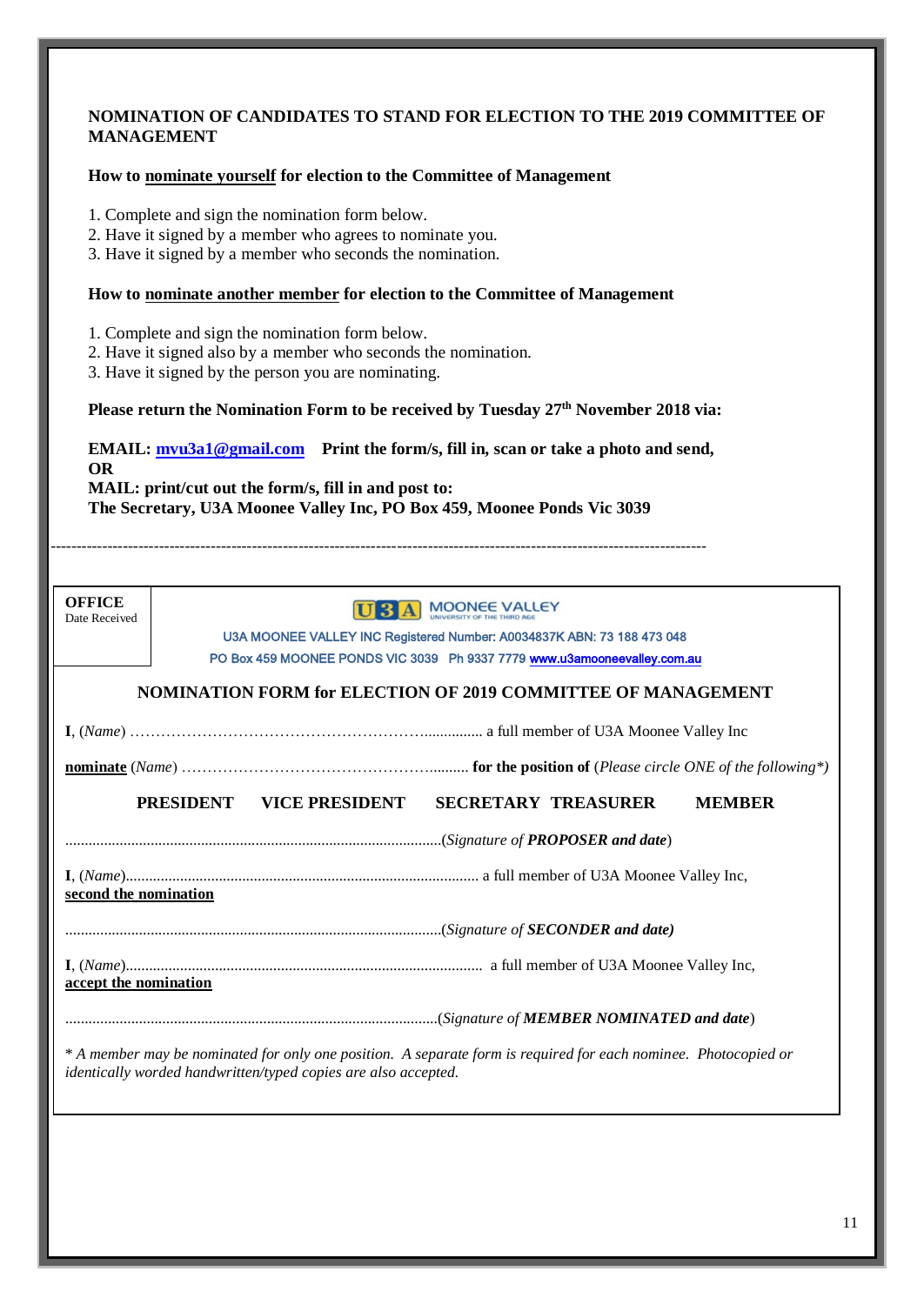# **U3A MOONEE VALLEY INC TUESDAY 4TH DECEMBER 2018 ANNUAL GENERAL MEETING**

#### **PROXY VOTE APPOINTMENT**

**If you are unable to attend the meeting but wish to appoint a proxy to vote on any matters on your behalf, please complete the following form to be received by Tuesday 27th November 2018 via:**

**EMAIL: [mvu3a1@gmail.com](mailto:mvu3a1@gmail.com) Print the form/s, fill in, scan or take a photo and send, Or MAIL: print/cut out the form/s, fill in and post to**

**The Secretary, U3A Moonee Valley Inc, PO Box 459, MOONEE PONDS VIC 3039**

|  |  | <b>U 3 A MOONEE VALLEY</b> |
|--|--|----------------------------|
|--|--|----------------------------|

U3A MOONEE VALLEY INC Registered Number: A0034837K ABN: 73 188 473 048 PO Box 459 MOONEE PONDS VIC 3039 Ph 9337 777[9 www.u3amooneevalley.com.au](http://www.u3amooneevalley.com.au/)

#### **APPOINTMENT OF PROXY**

<u> 1992 - Joseph Joseph John</u>

| Valley Inc                                                                                                                      |                    |
|---------------------------------------------------------------------------------------------------------------------------------|--------------------|
| hereby appoint either President, Brian Smith                                                                                    | Tick if applicable |
|                                                                                                                                 |                    |
|                                                                                                                                 |                    |
| Moonee Valley Inc, as my proxy, to vote on my behalf at the Annual General Meeting on Tuesday<br>27 <sup>th</sup> November 2018 |                    |
|                                                                                                                                 |                    |

[president@u3amooneevalley.com.au](mailto:president@u3amooneevalley.com.au)

**OFFICE**  Date Received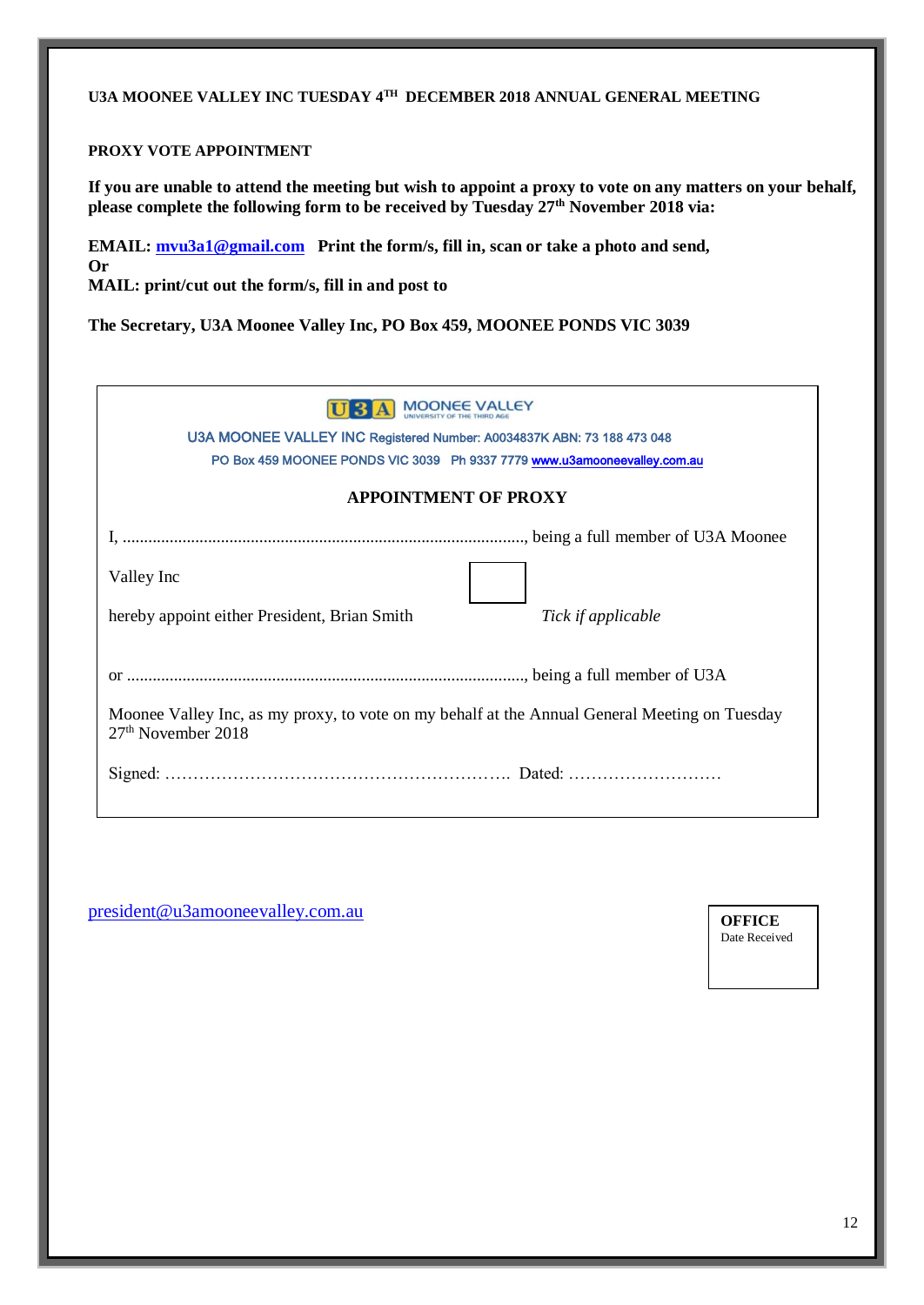# **MONTHLY LUNCHES AT ANGLERS TAVERN**

All U3A Moonee Valley members are invited to attend the monthly lunches which are held on the **third Thursday** of each month except December.

| Venue: | The Bistro at Anglers Tavern |
|--------|------------------------------|
|        | 2 Raleigh Road               |
|        | Maribyrnong                  |

Time: From 12.00 noon onwards

There is plenty of parking around the hotel and the 57 and 82 Maribyrnong trams stop at the door.

As well as a wide range of dishes offered on the main Bistro menu, senior's meals of generous proportions are available you choose and pay for your own food and drink.

# The last lunch date in 2018 is 15 November

Why not get together with some of your U3A friends to celebrate the end of another enjoyable year of classes! Non-members are also welcome. **Please let us know how many will be attending so we can book sufficient tables!**

# The first lunch date in 2019 is 17 January

**If you plan to attend the lunch on 15 November and/or 17 January, please phone 9338 8715 or email [magmaj16@gmail.com](mailto:magmaj16@gmail.com) by the preceding Friday. From February onwards, the lunch co-ordinator for bookings will be Marjorie Ridley. Phone 0410 435 929**

Other lunch dates for 2019 are:

- 21 February 18 July 20 June 21 November
- 21 March 15 August 18 April 19 September 16 May 17 October

**Margaret and Maurice Majurey.**

#### **SOCIAL ACTIVITIES from Heather Feldman**

The following theatre bookings have been organised to provide members with opportunities to see popular shows at a reduced price with other U3A members. Members are welcome to bring nonmembers with them to these shows.

# **1. Thursday 14th February 2019 at 2pm**

#### **Theatre tickets to the comedy "Senior Moments" at the Comedy Theatre.**

Senior Moments is a theatrical comedy review – comedy sketches and songs all about seniors.

- It's a comedy review about older people and the young people they have to deal with.
- Featuring sketches such as
	- o Romper Room meets Playschool with Benita Collings.
	- o Seniors mastermind a senior's quiz show.
- Good old fashion fun.
- 90 minutes show with no interval.

Fantastic cast includes John Woods, Benita Collings, Max Gillies and Geoff Harvey on the Piano.

**Tickets:** We have 30 tickets in the stalls.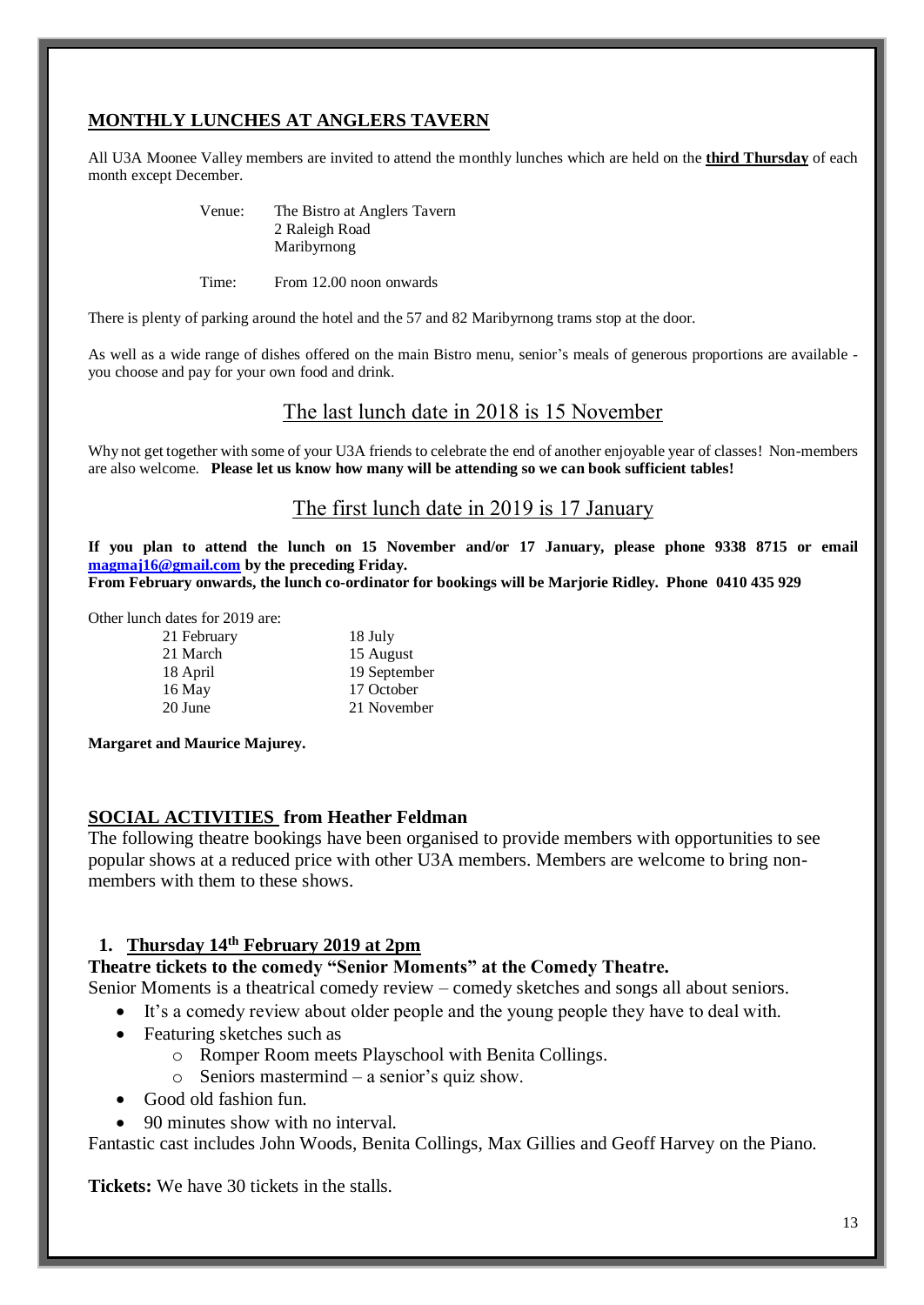**Cost of the tickets is \$55.00 per person. Options for how to pay are listed below.**

*To participate, complete the booking slip and return this together with either the payment of \$55.00 per ticket or how you have paid and a stamped, self-addressed envelope and post it to U3A Moonee Valley PO Box 459 Moonee Ponds, Vic 3039 by Friday 23rd November 2018. If paying by bank transfer or internet please put your name as the reference so we are able to identify that the money is coming from you.*

# **2. Wednesday 20th March 2019 at 1pm**

**Theatre tickets to "Muriel's Wedding the Musical" at Her Majesty's Theatre.** This is a big, brash musical. Stuck in a dead-end life in Porpoise Spit, Muriel dreams of the perfect wedding, - the dress, the church and the attention. Unfortunately, there's one thing missing, a groom. Following her dreams to Sydney, Muriel ends up with everything she ever wanted.

**Tickets:** We have 35 tickets in rows J, K L and N on the left side of the stalls.

# **Cost of the tickets is \$90.00 per person. Options for how to pay are listed below.**

*To participate, complete the booking slip and return this together with either the payment of \$90.00 per ticket or how you have paid and a stamped, self-addressed envelope and post it to U3A Moonee Valley PO Box 459 Moonee Ponds, Vic 3039 by Friday 14th December2018. If paying by bank transfer or internet please put your name as the reference so we are able to identify who the money is coming from.*

# **3 Wednesday 24th April 2019 at 1pm**

# **Theatre tickets to the musical "The Jersey Boys" at the Regent Theatre.**

This internationally acclaimed hit musical tells the true-life story of four guys from the wrong side of the tracks, and the rise to stardom of [Frankie Valli](https://www.broadwayworld.com/people/Frankie-Valli/) and The Four Seasons, one of the most successful bands in pop music history. The band sold more than 175 million records and were inducted into the Rock 'n' Roll Hall of Fame for their worldwide hits, including Can't Take My Eyes Off You, Walk Like a Man, Bye Bye Baby.

**Tickets:** We have sold the minimum tickets for a group booking and have 28 tickets still available in rows P (15-24 & 4-7) & Q (10-19) in the stalls.

# **Cost of the tickets is \$80.00 per person. Options for how to pay are listed below.**

*To participate, complete the booking slip and return this together with either the payment of \$80.00 per ticket or how you have paid and a stamped, self-addressed envelope and post it to U3A Moonee Valley PO Box 459 Moonee Ponds, Vic 3039 by Friday 8th February 2019*. *If paying by bank transfer or internet please put your name as the reference so we are able to identify that the money is coming from you.*

# **4 Wednesday 1st May 2019 at 1pm**

# **Theatre tickets to "Barnum the Circus Musical" at the Comedy Theatre.**

Australia's greatest showman Todd McKenney is PT Barnum, joined by acclaimed stage & screen actor Rachael Beck as Charity Barnum. With music by Cy Coleman (Sweet Charity) and book by Mark Bramble (42<sup>nd</sup> Street) get ready to experience traditional musical theatre blended with real live circus in a completely re-imagined production of this award winning Broadway musical. *(I apologise for the tickets*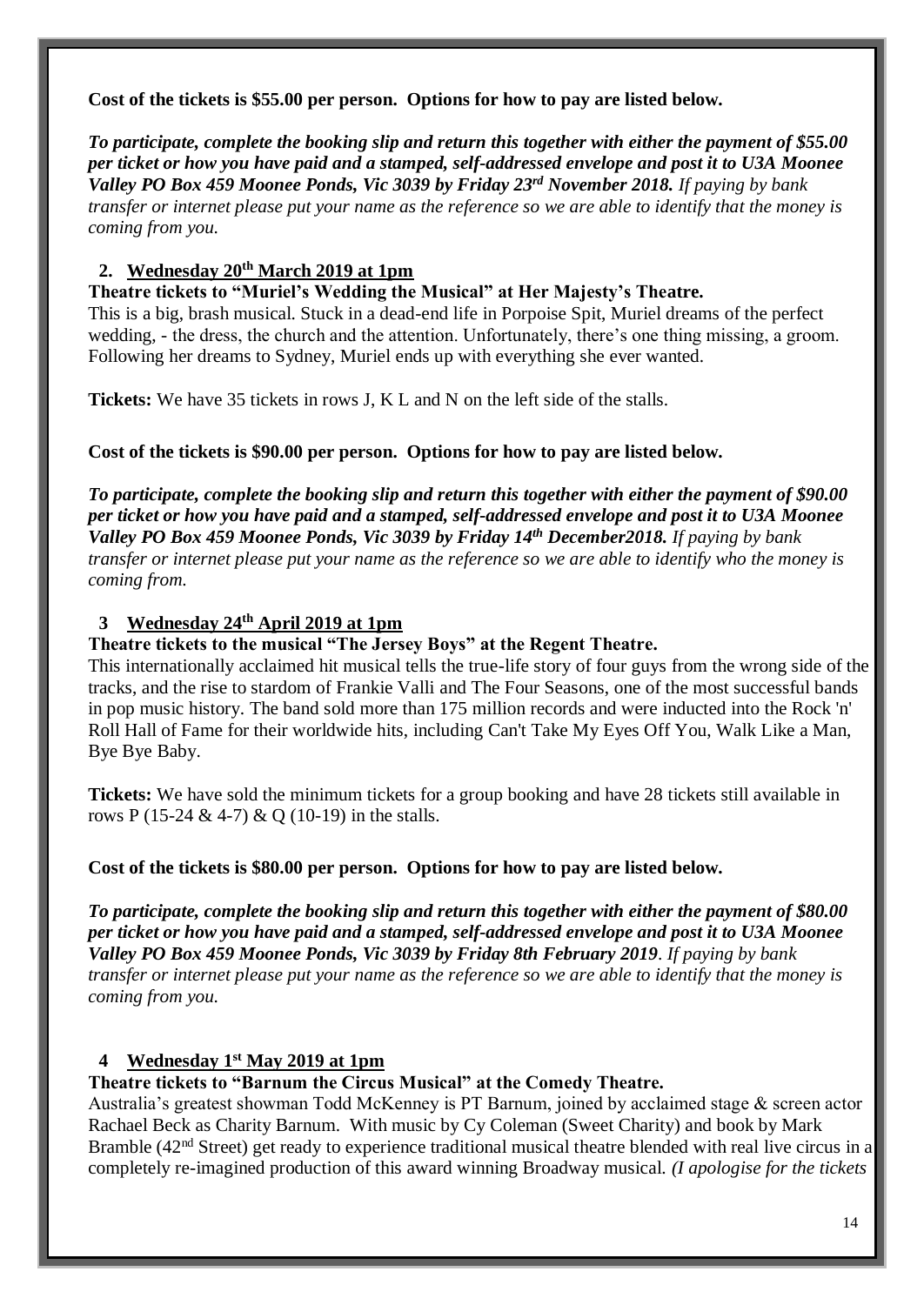*for this show being only one week after those for "Jersey Boys", but the season for "Barnum" is short and these were the only seats I could get in the stalls for a Wednesday matinee).*

**Tickets:** We have 35 tickets in rows O  $(27 – 30 \& 31-38) \& P (15-29 \& 30-37)$  in the stalls.

# **Cost of the tickets is \$70.00 per person. Options for how to pay are listed below.**

*To participate, complete the booking slip and return this together with either the payment of \$70.00 per ticket or how you have paid and a stamped, self-addressed envelope and post it to U3A Moonee Valley PO Box 459 Moonee Ponds, Vic 3039 by Friday 15th February 2019. If paying by bank transfer or internet, please put your name as the reference so we are able to identify that the money is coming from you.*

#### **Please note**

#### *In relation to all social activities:*

- Booking forms are on pages **16 and 18.**
- Payment can be made by cheque, money order, online via the internet or directly to our Bendigo Bank account, the details of which are:

*Account name*: U3A Moonee Valley Inc. *BSB:* 633-000 *Account number*: 1540 51213

*When paying via internet or at a bank for deposit to our account, we need your name as a reference to link your payment with your reply slip. Banks will often ask for a reference number, please put your name as the reference number.*

- Please include a stamped, self-addressed envelope.
- Applications will be accepted in order of receipt. If oversubscribed a cheque or information on the repayment will be returned in the self-addressed envelope you provided.
- Do not worry if you do not hear from us immediately after sending in your booking. When notifying people, we wait until we have received the tickets, which will be after the closing date for that theatre booking.
- **No refunds will be provided.** If you are unable to attend please arrange for someone else to use your ticket.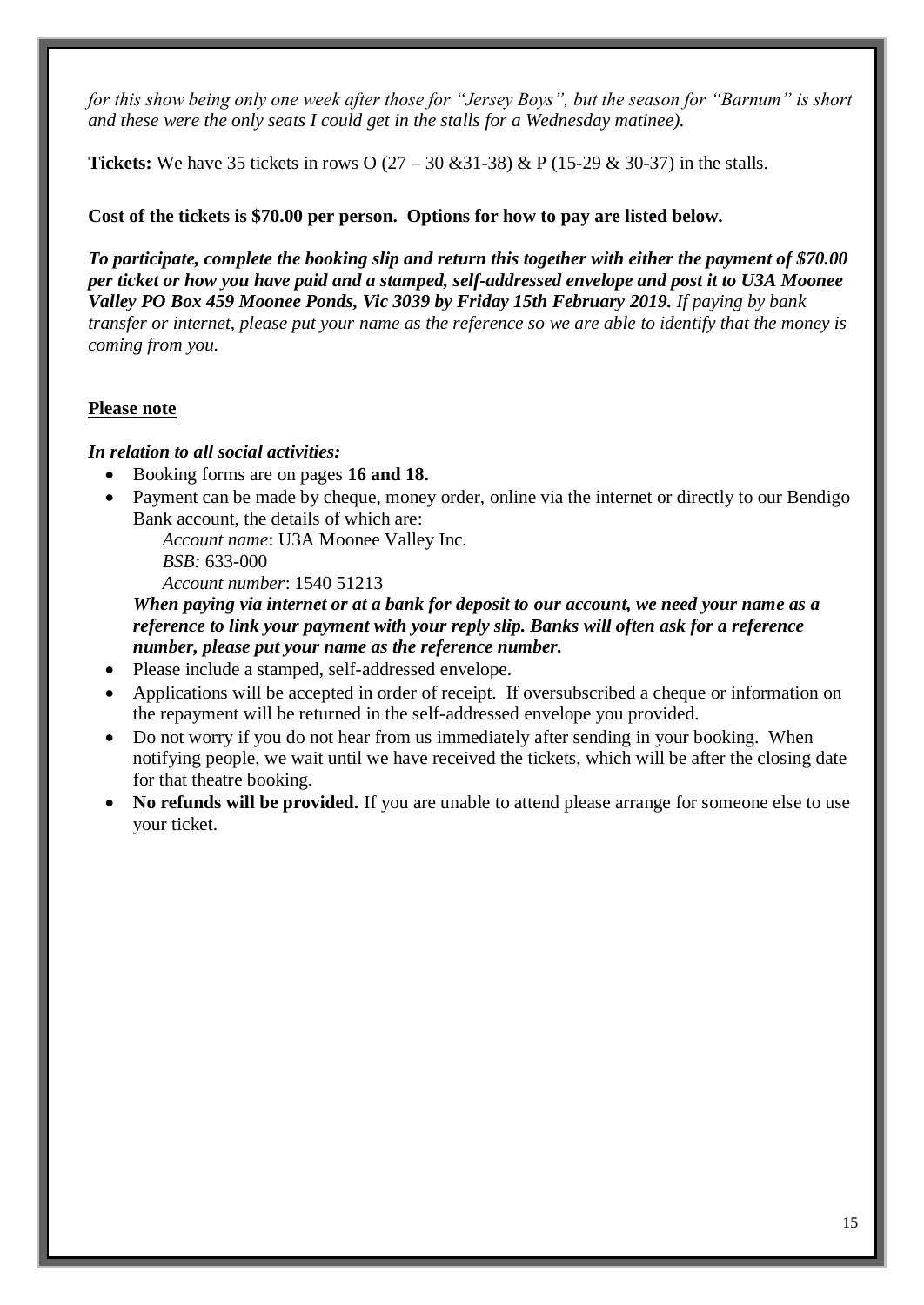# **SOCIAL ACTIVITIES BOOKING FORMS**

**1 Theatre tickets to the comedy "Senior Moments" at the Comedy Theatre on Thursday 14th February 2019 at 2pm.** (*by Friday 23rd November 2018)*

|                                                                                  | Name/s                                                                                                   |
|----------------------------------------------------------------------------------|----------------------------------------------------------------------------------------------------------|
|                                                                                  |                                                                                                          |
|                                                                                  |                                                                                                          |
|                                                                                  | Number of tickets required ________ @ \$55.00 per person = $\frac{1}{2}$                                 |
| Method of payment for the above amount (please tick)                             |                                                                                                          |
| () Cheque/money order.                                                           |                                                                                                          |
|                                                                                  |                                                                                                          |
| reference.                                                                       | () Payment via internet or at a bank for deposit to our account. In each case we need a name as          |
| stamped, self-addressed envelope.                                                | Please find enclosed a cheque/money order or reference name from bank deposit or internet banking and a  |
|                                                                                  |                                                                                                          |
|                                                                                  |                                                                                                          |
| $\boldsymbol{2}$                                                                 | Theatre tickets to "Muriel's Wedding the Musical" at Her Majesty's Theatre on Wednesday 20 <sup>th</sup> |
| March 2019 at 1pm                                                                | (Closing date Friday $14^{th}$ December 2018))                                                           |
|                                                                                  | Name/s                                                                                                   |
|                                                                                  |                                                                                                          |
|                                                                                  | Contact Phone Number Contact Phone Number                                                                |
|                                                                                  | Number of tickets required ________ @ \$90.00 per person = \$________                                    |
|                                                                                  |                                                                                                          |
| 0Method of payment for the above amount (please tick)<br>( ) Cheque/money order. | () Payment via internet or at a bank for deposit to our account. In each case we need a name as          |
|                                                                                  |                                                                                                          |
| reference.<br>stamped, self-addressed envelope.                                  | Please find enclosed cheque/money order or reference name from bank deposit or internet banking and a    |
|                                                                                  |                                                                                                          |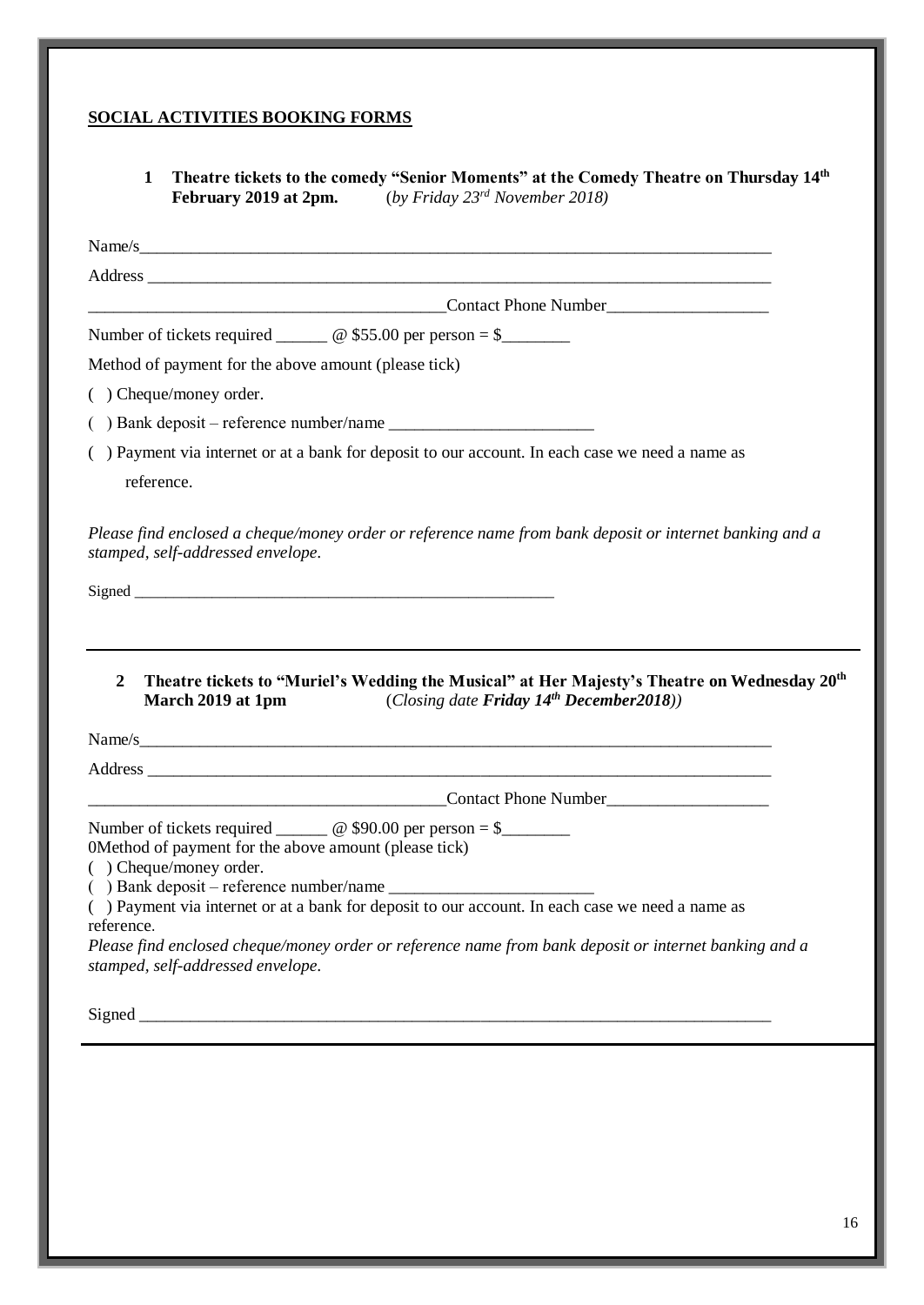#### **FINANCIAL REPORT (Brian Smith)**

You may not be aware, but our Treasurer, Maurice Corkill, has relinquished the position early due to ill health. The day to day activity of looking after the banking and paying of accounts has continued in Maurice's absence with the assistance of Fran Horton.

Michael Walsh has graciously volunteered to take on the role of treasurer in the short term pending our next election at the AGM. In the interim we have to acquire software and upload and update our transactions since the end of August before we can give a full accounting of our finances.

The spreadsheet below is derived from our bank statements and is an accurate presentation of our cash position. Complete accounts will be presented when we have an up to date depreciation schedule.

|                                    | <b>Oct-18</b> | <b>Year to Date</b> |
|------------------------------------|---------------|---------------------|
| <b>Income</b>                      |               |                     |
| Class fees                         | \$0.00        | \$1,480.00          |
| Social Events                      | \$1,018.00    | \$13,406.00         |
| <b>Subscriptions Associate</b>     | \$0.00        | \$120.00            |
| <b>Subscriptions New</b>           | \$0.00        | \$450.00            |
| <b>Subscriptions Renewal</b>       | \$0.00        | \$16,060.92         |
| Sundry receipts                    | \$0.00        | \$15.42             |
| <b>Total Income</b>                | \$1,018.00    | \$31,532.34         |
| <b>Gross Profit</b>                | \$1,018.00    | \$31,532.34         |
| <b>Expenses</b>                    |               |                     |
| <b>General Expenses</b>            |               |                     |
| <b>AGM</b>                         | \$0.00        | \$258.85            |
| Bank charges                       | \$0.00        | \$12.63             |
| <b>Office Expenses</b>             | \$46.78       | \$2,199.39          |
| MYU3A subscription                 | \$0.00        | \$91.40             |
| Photocopier rental                 | \$229.90      | \$2,528.90          |
| Postage                            | \$186.75      | \$1,296.21          |
| Social events                      | \$79.98       | \$7,699.68          |
| Stationery                         | \$0.00        | \$118.10            |
| <b>Trivia Day</b>                  | \$0.00        | \$900.00            |
| Sundry expenses                    |               | \$360.50            |
| Tutors' Admin                      | \$1,408.90    | \$4,248.90          |
| Tutors' Aids                       | \$40.00       | \$1,677.48          |
| <b>Tutor Meetings</b>              | \$0.00        | \$331.40            |
| <b>U3A Network</b>                 | \$0.00        | \$1,042.00          |
| Venues                             | \$2,366.08    | \$4,732.16          |
| Printing                           | \$0.00        | \$642.80            |
| Internet                           | \$46.00       | \$659.00            |
| <b>Total General Expenses</b>      | \$4,404.39    | \$28,799.40         |
| Payroll Expenses                   |               |                     |
| Food                               | \$0.00        | \$120.00            |
| <b>Total Payroll Expenses</b>      | \$0.00        | \$120.00            |
| <b>Depreciation Expenses</b>       |               |                     |
| <b>Furniture Depreciation</b>      |               |                     |
| Office Equipment Depreciation      |               |                     |
| <b>Computer Depreciation</b>       |               |                     |
| <b>Total Depreciation Expenses</b> |               |                     |
| <b>Total Expenses</b>              | \$4,404.39    | \$29,039.40         |
| <b>Operating Profit</b>            | (\$3,386.39)  | \$2,492.94          |